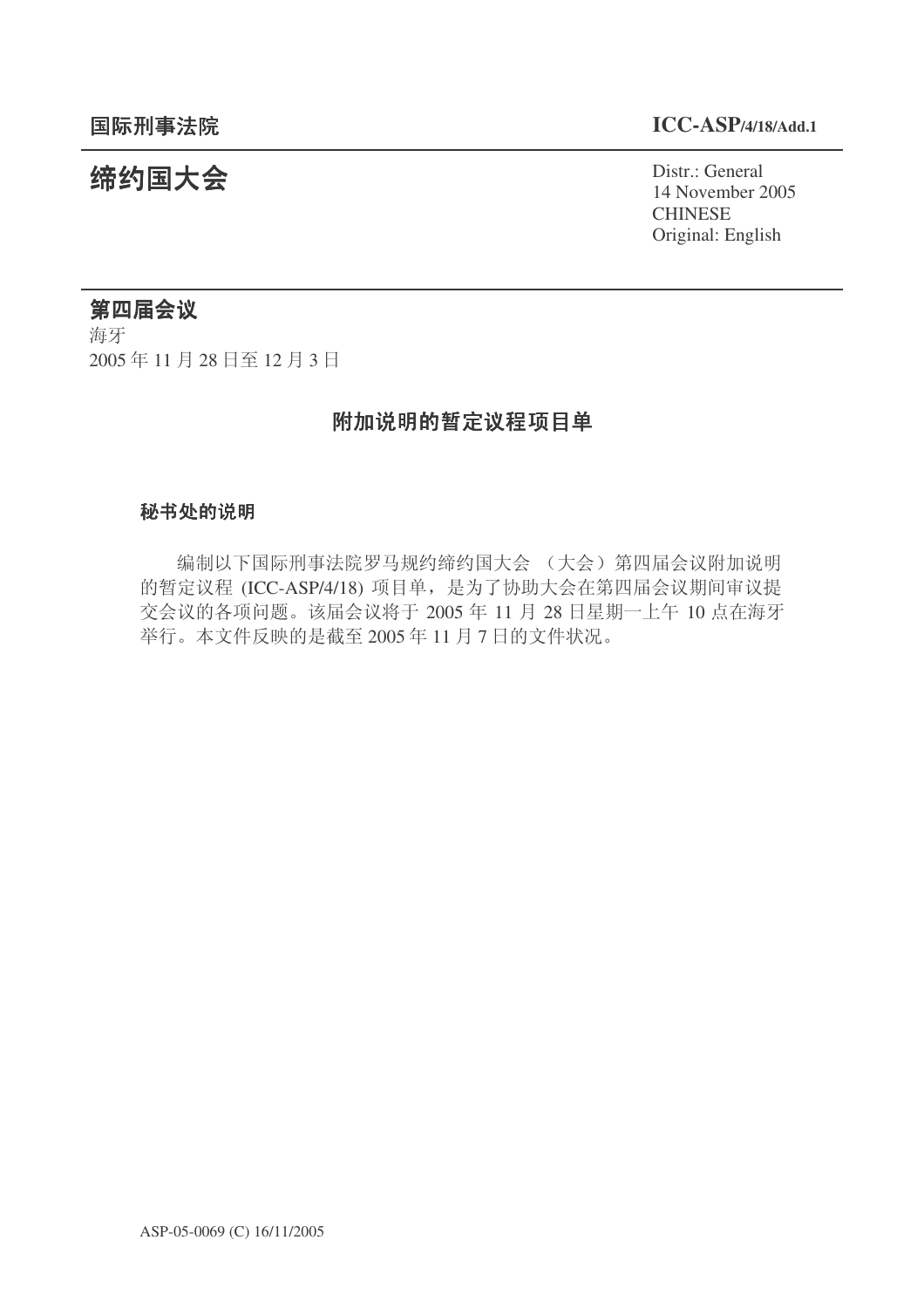#### 附加说明的暂定议程项目单

#### 1. 主席宣布会议开幕

根据《罗马规约》第 112 条第 6 款, 大会每年举行一次常会。根据《缔约  $\mathbb{E}$ 大会议事规则》(《议事规则》)第5条<sup>1</sup>,大会在其 2004年9月10日第三 届会议的第六次会议上决定, 第四届会议于 2005 年 11 月在海牙举行六天会 议, 在纽约举行两天会议: 两次会议的具体时间均 待大会主席团决定 。 2 在 2005 ᑈ 2 ᳜ 23 ᮹ⱘϔӮ䆂ϞˈЏᐁಶއᅮѢ 2005 ᑈ 11 ᳜ 28 ᮹㟇 12 ᳜ 3 ᮹ 召开第四届会议, 并于 2006年1月 26 日至 27 日召开第四届会议的复会。

2004 年 9 月 9 日, 在其第三届会议的第五次会议上, 大会选举 Bruno Stagno Ugarte 先生 (哥斯达黎加) 为第四届至第六届会议的主席 。<sup>3</sup>《议事规 则》第30条规定, 主席应宣布本届会议每次全体会议的开会。

#### 2. 默祷或默念

根据《议事规则》第43条, 在第一次全体会议开幕后和最后一次全体会议 闭幕前, 主席应请各位代表默祷或默念一分钟。

#### 3. 通过议程

关于议程的《议事规则》第10至13 条和第18 至 22 条话用于各届常会。

根据《议事规则》第10 条和第 11 条, 第四届会议暂定议程 (ICC-ASP/4/18) 以及第四届会议复会的议程 (ICC-ASP/4/19) 干 2005 年 9 月 20 日发出。根据 《议事规则》第19条, 议程需提交大会通过。

### 文件

暂定议程 (ICC-ASP/4/18)

<sup>&</sup>lt;sup>1</sup> 国际刑事法院罗马规约缔约国大会正式记录, 第一届会议, 2002 年9 月 3 日至 10 日, 纽约 (联合国出 版物, 销售编号 C.03.V.2 和更正文件), 第 II 部分, C。

<sup>&</sup>lt;sup>2</sup> 国际刑事法院罗马规约缔约国大会正式记录, 第三届会议, 2004 年9月6日至10日, 海牙(国际刑事 法院出版物, ICC-ASP/3/25), 第 III 部分, ICC-ASP/3/Res.3 号决议, 执行段落 37。

<sup>3</sup> *国际刑事法院罗马规约缔约国大会正式记录,第三届会议,2004 年9 月 6 日至 10 日,海牙*(国际刑事 法院出版物, ICC-ASP/3/25), 第 I 部分 B, 第 45 段。根据《议事规则》第 29 条, 当选主席任期三年。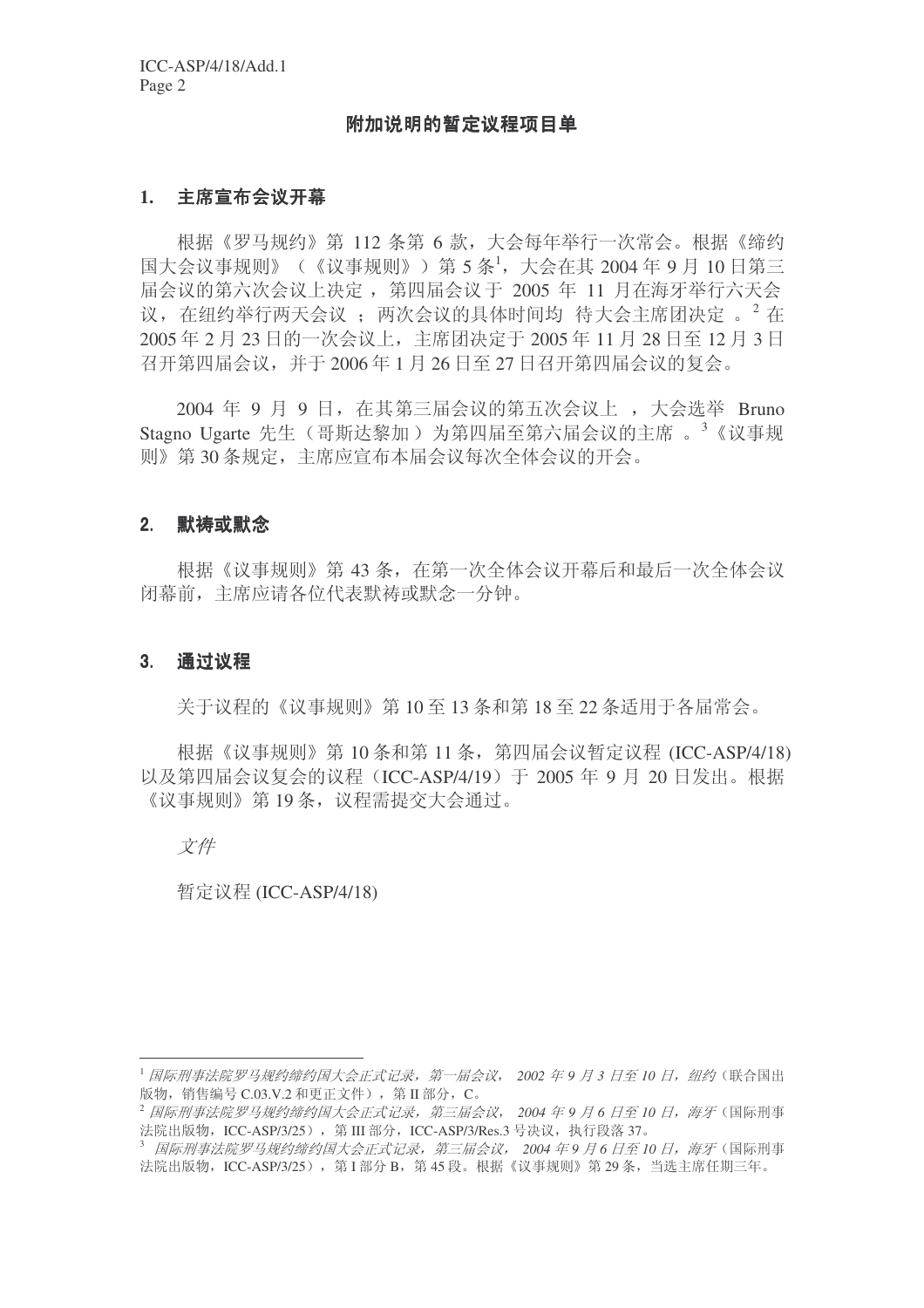#### 4. 拖欠摊款的缔约国

根据《罗马规约》第112 条第8款, "任何缔约国如果拖欠、[对本法院费 用的摊款, 其拖欠数额相当于或超过其以往整两年的应缴摊款时, 将丧失在大 会和主席团的表决权。"

在其第四届会议上, 预算和财务委员会提出了与《罗马规约》第 112 条第  $8\frac{1}{3}$  新有关的建议, 并呼吁法院采取鼓励缔约国缴纳其摊款的新措施。

文件

主席团关于缔约国拖欠摊款的报告 (ICC-ASP/4/14)

预算和财务委员会关于其第四届会议工作的报告 (ICC-ASP/4/2)

预算和财务委员会关于其第五届会议工作的报告 (ICC-ASP/4/27、Corr.2 和  $Add.1)$ 

#### 5. 洗举两位副主席和主席团 18 名成员

根据《罗马规约》第112 条第 3 款第 1 和 2 项, 大会应设主席团, 由大会 选举一名主席、两名副主席和 18 名成员组成, 任期三年。另外, 主席团应具有 代表性, 特别应顾及公平地域分配原则, 及充分代表世界各主要法系。

根据经大会第三届会议第五次会议 ICC-ASP/3/Res.2 号决议修改的《议事规 则》第 29 条, 大会选举 Bruno Stagno Ugarte 先生为第四届至第六届会议的主 席。

在同一次会议上,大会商定了今后主席团的组成:

- 西欧和及其他国家集团和非洲国家集团: 各五名:
- 拉丁美洲及加勒比国家集团和东欧国家集团: 各四名:
- 亚洲国家集团: 三名, 条件是: (a) 下届证书委员会的主席将从属 于亚洲集团但不是主席团成员的一个缔约国选举产生: 以及(b)主 席团将向他/她发出参加主席团会议的常效邀请, 但无表决权。

达成的谅解是, 这一折衷不应自动地延长至下届主席团的任期 (2005-2008 年)之后。大家还提出有可能在 2009 年的审议大会上重新审议主席团组成这一 间题。5

 $4$  预算和财务委员会关于其第四届会议工作的报告(ICC-ASP/4/2 号文件), 第9段。

<sup>&</sup>lt;sup>5</sup> 国际刑事法院罗马规约缔约国大会正式记录, 第三届会议, 2004 年9 月 6 日至 10 日, 海牙 (国际刑事 法院出版物, ICC-ASP/3/25), 第Ⅰ部分 B, 第43 段。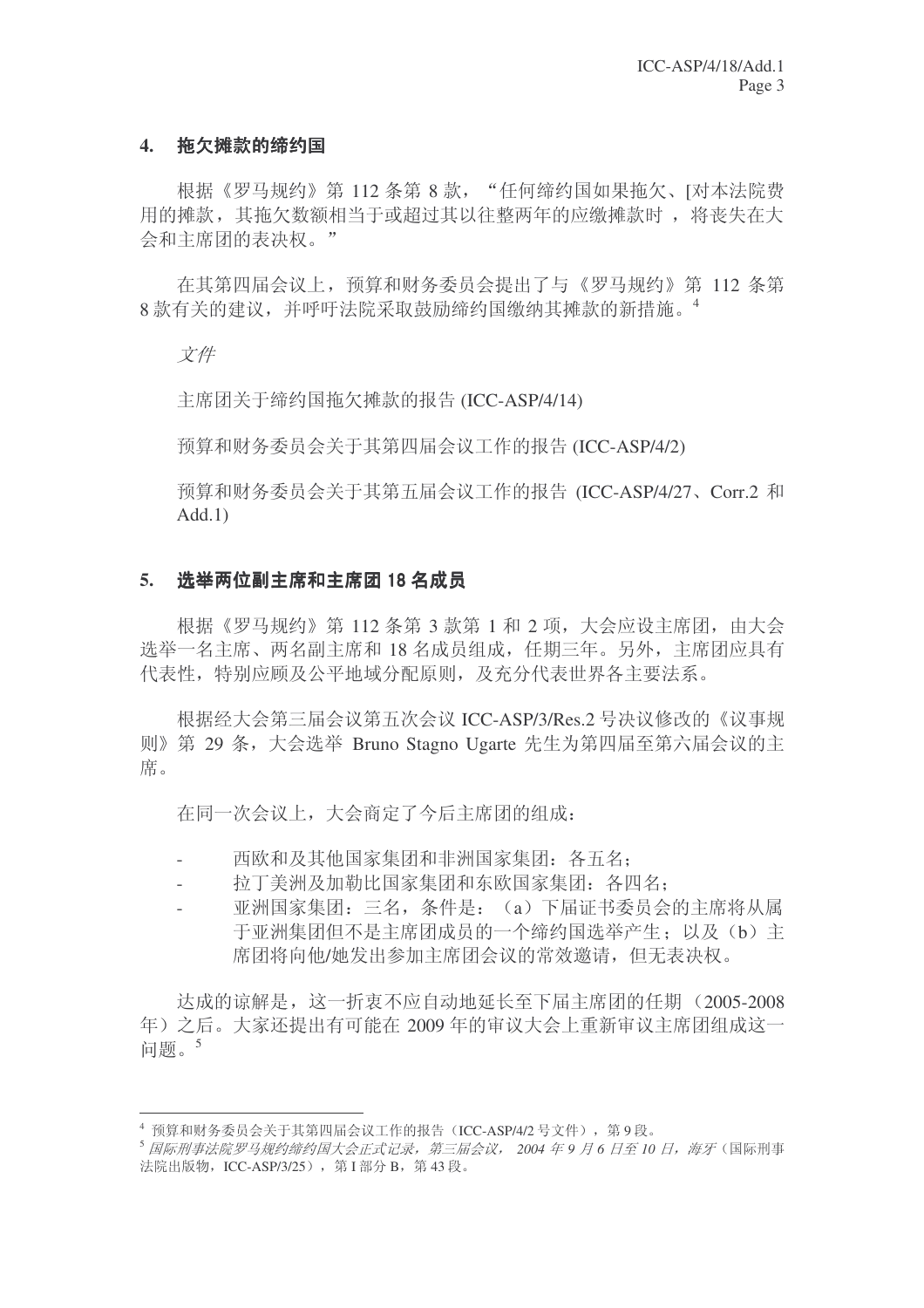#### 6. 出席第四届会议的缔约国代表的证书

## $(a)$  任命证书委员会及其九名成员<sup>6</sup>

#### (b) 证书委员会的报告

《议事规则》第23至28 条规定了代表权和证书。根据第24条的规定, 缔 约国代表的全权证书和副代表与顾问的名单应尽可能不迟于会议开幕后 24 小时 递交秘书处。全权证书应由国家元首或政府首 脑或由外交部长或由获得他们其 中一人授权的人颁发。

根据第25条,每一届会议开始应任命全权证书委员会。委员会应由大会根 据主席提议而任命的九名缔约国的代表组成。委员会应审杳各缔约国代表全权 证书并尽快向大会提出报告。

#### 7. 工作安排

大会在每届会议开始时将根据主席团建议审议并通过工作计划。

#### 8. 关于主席团活动的报告

根据《罗马规约》第112 条第 2 款第 3 项, 大会将审议主席团的活动和报 告,并将就此采取适当的行动。

#### 9. 关于法院活动的报告

根据《罗马规约》第 112 条第 2 款第 2 项, 大会应就法院的行政管理工作 向院长会议、检察官和书记官长提供管理监督。根据《罗马规约》第 112 条第 5 款, 法院院长、检察官和书记官长或其代表可以参加大会的会议 。根据《议 事规则》第34条的规定,他们可以就任何审议的问题作口头或书面发言并提供 信息。因此, 法院院长将报告法院自前次大会会议以来的法院活动。

文件

关于法院活动的报告 (ICC-ASP/4/16)

#### 10. 审议和通过第四个财政年度预算

根据《罗马规约》第 112 条第 2 款第 4 项, 大会将审议和决定法院的预 算。

<sup>6</sup> 见暂定议程第5项下就主席团组成达成的一致意见。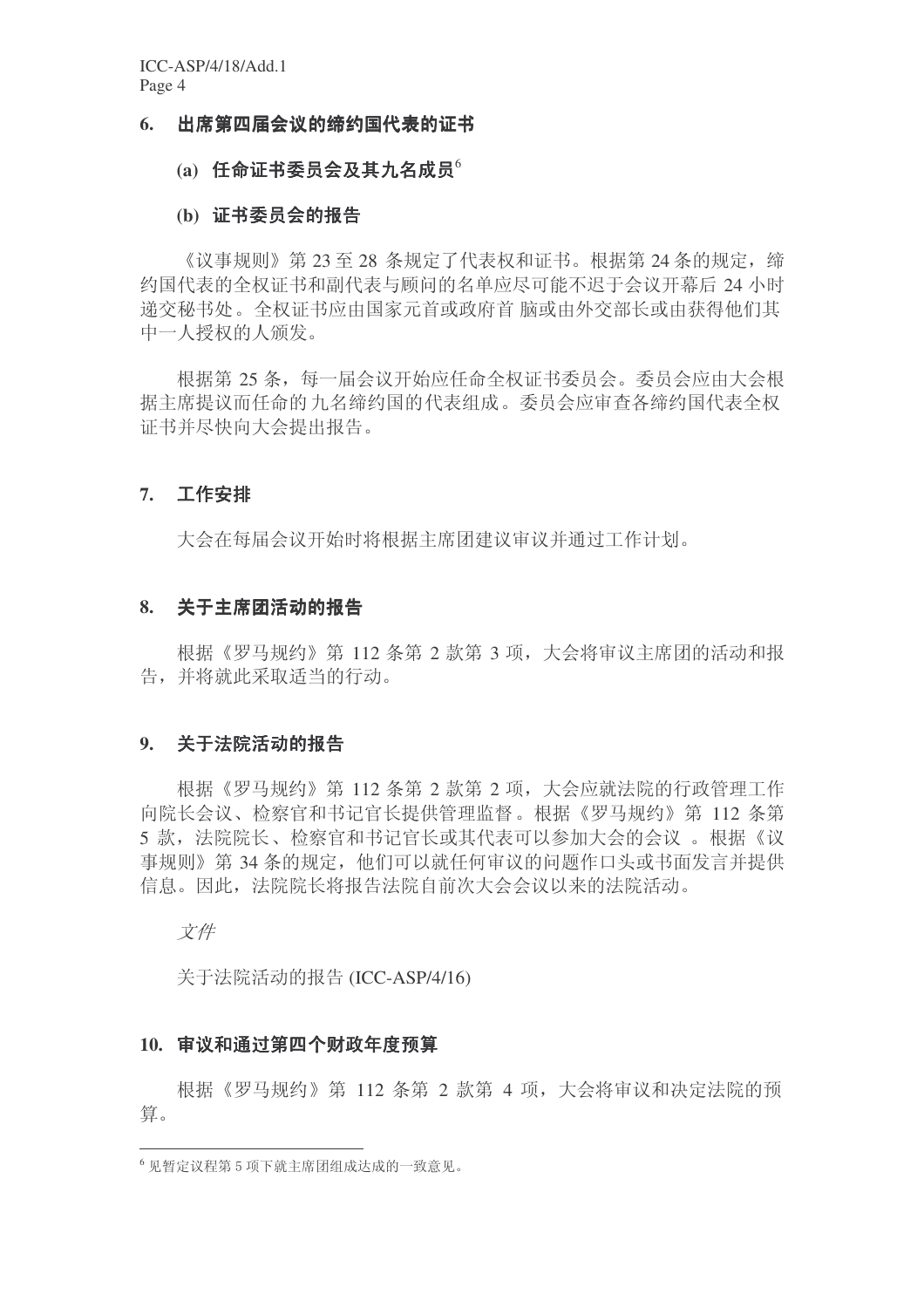法院《财务条例和细则》条例 37规定, 书记官长应为每一个财政期间编制 提议的方案预算,并将其提交缔约国及预算和财务委员会审议。 预算和财务委 员会应向大会提出相关建议。

在其第三届会议上, 大会赞同了预算和财务委员会的建议, 即法院应在其 今后的执行情况报告中包括财务执行情况的数据以及所取得的成果,而不是产 出。这一信息每年应通过委员会在方案预算草案中或在一单独的 关于执行情况 的报告中提交给大会。8

在其第三届会议上,大会还决定,预算和财务委员会成员的旅行如果时间 超过 9 小时,应乘坐公务舱,在所有其他情况下应乘坐经济舱。另外,大会要 求法院随后建立标准操作程序。<sup>9</sup>

# 文件

提议的国际刑事法院 2006 年方案预算 (ICC-ASP/4/5 和 Corr. 1) 10

向缔约国大会提交的关于被害人信托基金理事会 2004年7月16日至 2005 年 8 月 15 日的活动和项目的报告 (ICC-ASP/4/12 和 Corr.1)<sup>11</sup>

预算和财务委员会关于其第五届会议工作的报告 (ICC-ASP/4/27、Corr.2 和  $Add.1)$ 

国际刑事法院工作人员细则 (ICC/AI/2005/003 号文件附件) (ICC-ASP/4/3)

"缔约国大会,

…

<sup>&</sup>lt;sup>™</sup> 国际刑事法院罗马规约缔约国大会正式记录,第一届会议,2002年9月3日至10日,纽约(联合国出 版物, 销售编号 C.03.V.2 和更正文件), 第 II 部分, D。

<sup>8</sup> 国际刑事法院罗马规约缔约国大会正式记录, 第三届会议, 2004 年9 月6 日至10 日, 海牙(国际刑事 法院出版物, ICC-ASP/3/25), 第 II 部分 A.8(b), 第 50 段及第 II 部分 A.1, 第 4 段。

 $9$  同上, 第 III 部分, ICC-ASP/3/Res.5 号决议。

<sup>10</sup> 提议的 2006 年方案预算中所含方案 3600 是临时的, 因为被害人信托基金理事会随后在其向大会提交的 报告中提出了自己的 2006 年预算草案。

 $^{11}$ 被害人信托基金理事会报告附件 A 载有为方案 3600 提议的预算。根据 ICC-ASP/3/Res.7 号决议的有关条 款, 为被害人信托基金秘书处提议的预算是主要方案 III 的一部分:

<sup>2.</sup> 䖯ϔℹއᅮˈḍ ICC-ASP/1/Res.6 োއ䆂 6 ↉䖯ϔℹᅵ䆂Пࠡˈ⾬к໘᳝݇⧚џӮ 活动的事宜方面应在理事会的全面领导下开展工作;出于管理的目的,秘书处及其工作人员应附 属于法院书记官处,而且作为书记官处工作人员因而也是法院工作人员的一部分, 秘书处的工作 人员应有同样的权利、义务、特权、豁免权和利益;

<sup>3.</sup> 决定,考虑到理事会和秘书处的独立性,法院的书记官长可提供理事会和秘书处正常运转所 需要的帮助:

决定在缔约国大会根据 ICC-ASP/1/Res.6 号决议第 6 段讲行讲一步评价之前, 秘书处应由正 常预算供资:"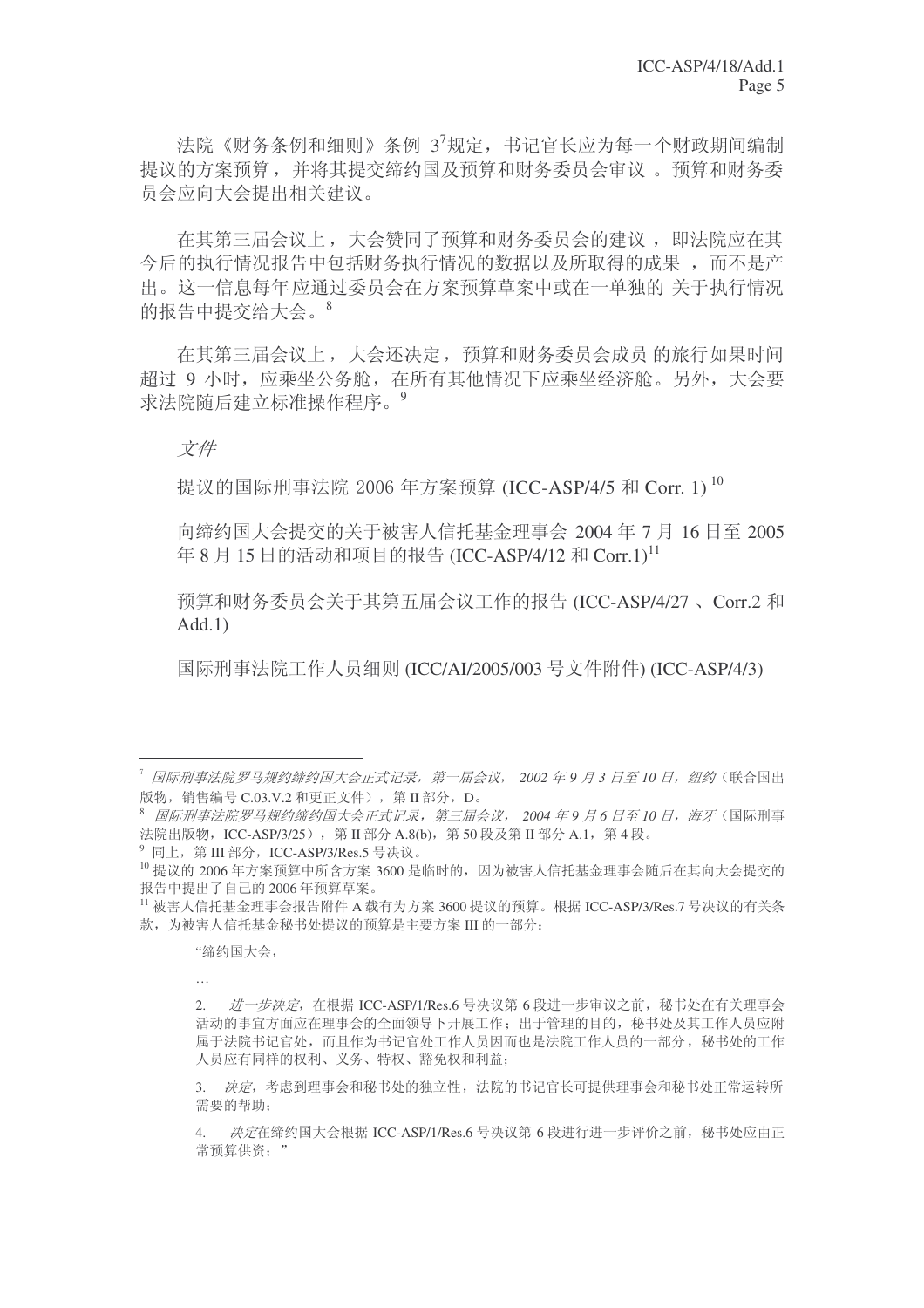根据大会第三届会议正式记录第 II 部分第 18 段提交的关于增加工作人员对 信息和通信技术科的影响的报告 (ICC-ASP/4/8)

关于 2004 年国际刑事法院方案实施情况的报告 (ICC-ASP/4/13) 关于截至 2005 年 8 月 31 日国际刑事法院预算执行情况的报告 (ICC-ASP/4/20)

关于预算和财务委员会成员旅行的标准操作程序的报告 (ICC-ASP/4/17)

# 11. 审议审计报告

# **(a)** 外聘审计员

《财务条例和细则》条例 12 规定, 大会应任命一名审计人, 依照公认共同 审计标准, 依照缔约国大会的特别指示并依照 《财务条例和细则》附件所载的 补充任务规定进行审计。大会在 2003 年 4 月 22 日第一届会议第 11 次会议上获 悉<sup>12</sup>, 主席团根据大会的授权已任命大不列颠及北爱尔兰联 合王国国家审计署 为法院的审计人, 任期四年。13

根据条例 12.7, 审计人应对有关财政期间账目的财务报表和有关附表做出 审计报告。根据条例 12.8 和 12.9, 审计报告在提交给大会之前需由书记官长和 预算和财务委员会转交给它的财务报表和审计 报告讲行审议和批准。

文件

2004 ᑈ 1 ᳜ 1 ᮹㟇 12 ᳜ 31 ᮹ᳳ䯈ⱘ䋶ࡵ㸼 (ICC-ASP/4/9)

被害人信托基金 2004 年 1 月 1 日至 12 月 31 日期间的财务报表 (ICC-ASP/4/10)

预算和财务委员会关于其第五届会议工作的报告 (ICC-ASP/4/27 、 Corr.2  $#$ Add.1)

# (b) 内部审计办公室的报告

在其第二届会议上, 大会赞同了预算和财务委员会的建议, 即内部审计员 应能独立地决定其年度工作计划, 包括委员会提出的任何问题, 而且内部审计 员每年应通过委员会向大会提交关于其办公室活动的报告。14

<sup>&</sup>lt;sup>12</sup> 国际刑事法院罗马规约缔约国大会正式记录, 第一届会议, 2002 年9 月3 日至 10 日, 纽约 (联合国出 版物, 销售编号 C.03.V.2 和更正), 第 I 部分, 第 29 段。

<sup>13&</sup>lt;del>国际刑事法院罗马规约缔约国大会正式记录,第一届会议(第一届和第二届复会), 2003年2月3日至</del> 7 日及4 月21 日至23 日, 纽约 (ICC-ASP/1/3/Add.1), 第1部分, 第40段。

<sup>14</sup> 国际刑事法院罗马规约缔约国大会正式记录,第二届会议, 2003 年9月8日至12日, 纽约(联合国出 版物, 销售编号 C.03.V.12), 第Ⅱ部分 A.1, 第1段和第Ⅱ部分 A.6, 第29 段。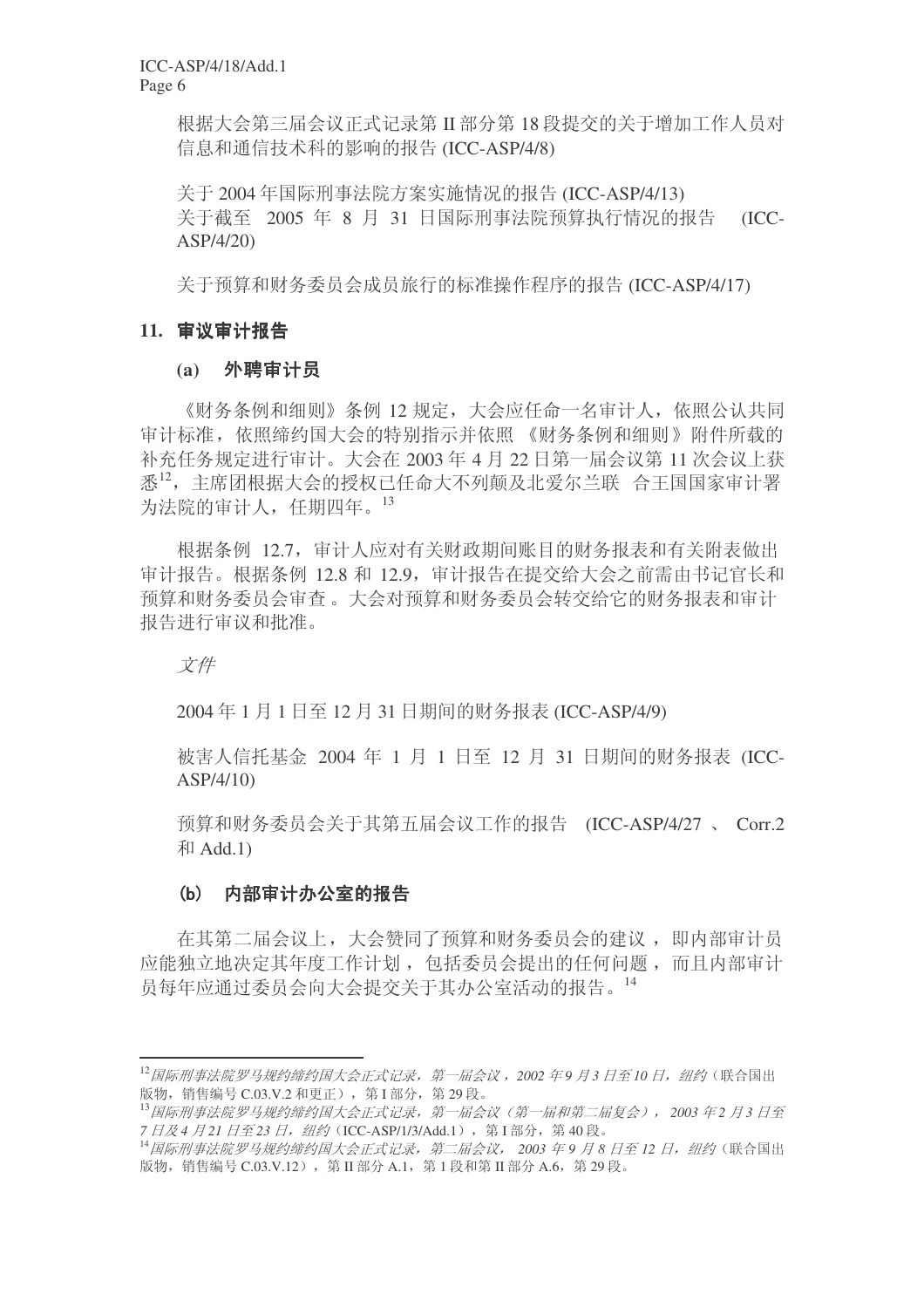文件

内部审计办公室的报告 (ICC-ASP/4/4)

预算和财务委员会关于其第五届会议工作的报告 (ICC-ASP/4/27 、 Corr.2  $\bar{A}$ II Add.1)

# 12. 被害人信托基金理事会成员的任期

在其 2005 年 2 月 23 日的一次会议上, 主席团决定, 鉴于被害人信托基金 理事会成员的任期将于 2006 年 9 月 11 日, 即大会第五届会议的前两个月结 束, 主席团将在大会第四届会议上建议于 2006 年举行选举, 并且请求大会将现 有成员的任期延长至大会下届会议的日期。

# 13. 被害人信托基金理事会的报告

大会根据其 ICC-ASP/1/Res.6 号决议建立了援助法院管辖权内的犯罪的被害 人及其家属的信托基金,以及援助被害人的信托基金理事会。

大会在 2003 年 9 月 12 日举行的第二届会议的第五次会议上选举了理事会 的五位成员。他们的任期于当选之日开始。根据建立信托基金的决议第11段, 理事会应就基金的活动和项目向大会提出年度报告。

文件

向缔约国大会提交的关于被害人信托基金理事会 2004 年 7 月 16 日至 2005 年 8 月 15 日期间活动和项目的报告 (ICC-ASP/4/12 和 Corr.1)

# 14. 侵略罪特别工作组的报告

根据其 ICC-ASP/1/Res.1 号决议, 为了酝酿关于侵略条款的建议的目的, 大 会决定建立侵略罪特别工作组,以同样的条件向所有联合国或专门机构或国际 原子能机构的成员国开放。

大会在基 2003年2月7日举行的第一届会议的第八次会议上决定,除基它 事项外, 在主席团一项建议的基础上, 这个特别工作组在大会举行年度届会期 间召开会议, 从 2003 年大会第二届会议开始。大会还决定, 大会的两次到三次 会议应该分配给特别工作组,而且如必要每年应该重复这一做法。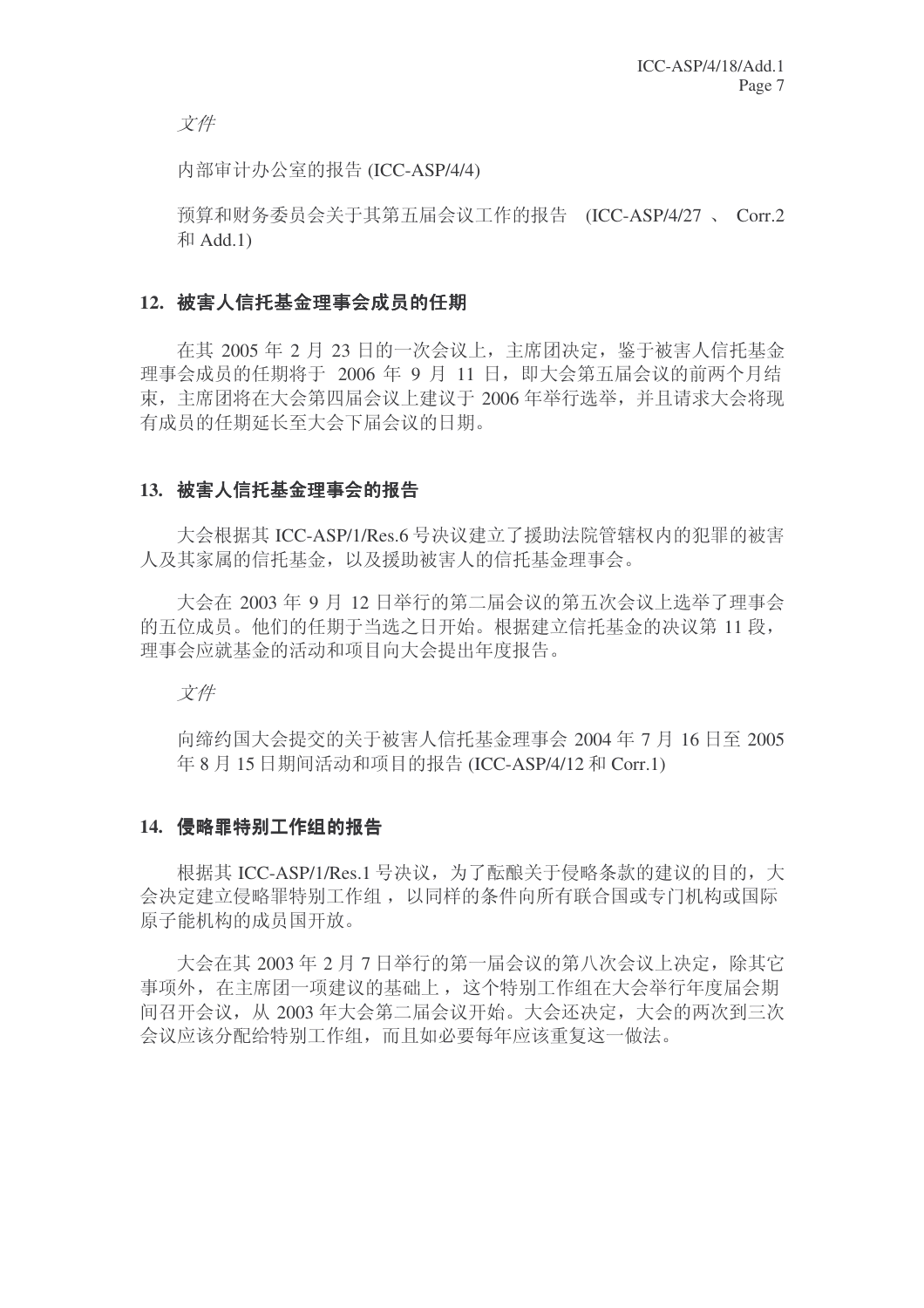ICC-ASP/4/18/Add.1 Page 8

2004年9月10日在其第三届会议的第六次会议上,大会决定,下届常会期 间至少给侵略罪特别工作组留出一整天的时间。15

该特别工作组于2005年6月13日至15日在美国新泽西州的普林斯顿举行 了一次休会期间非正式会议。

文件

秘书处的说明 (ICC-ASP/4/SWGCA/INF.1)

#### 15. 律师职业行为准则草案

《程序和证据规则》规则 8 分则 1 规定, 院长会议根据书记官长的提案, 在与检察官磋商后拟订《律师职业行为准则》。根据规则 8 分则 2 的规定, 准 则草案随后将转交大会通过。

在其第三届会议上,大会注意到法院提交的关于行为准则草案的建议, 16 并决定在缔约国大会第四届会议结束之前准则草案的条款暂时适用。考虑到 事情的紧迫性,大会还请求缔约国大会主席团准备一份经修改 的准则草案供 缔约国大会第四届会议通过,并请缔约国在 2004 年 12 月 31 日之前将其对 现准则草案的意见提交给主席团。17

文件

主席团关于《律师职业行为准则》草案的报告 (ICC-ASP/4/21)

预算和财务委员会关于其第五届会议工作的报告 (ICC-ASP/4/27、Corr.2 和 Add.1)

关于国际刑事法出庭律师职业行为准则草案的提案 (ICC-ASP/3/11/Rev.1)

# 16. 被害人信托基金:

(a) 被害人信托基金条例草案:

#### (b) 被害人信托基金管理标准。

大会在第三届会议上审议了由被害人信托基金理事会提交的 《被害人信托 基金条例》草案<sup>18</sup>。大会在该届会议第六次会议上决定《条例》草案第一和第

<sup>&</sup>lt;sup>15</sup> 国际刑事法院罗马规约缔约国大会正式记录,第三届会议,2004年9月6日至10日,海牙(国际刑事 法院出版物, ICC-ASP/3/25), 第 III 部分, ICC-ASP/3/Res.3 号决议, 执行段落 37。

 $^{16}$  ICC-ASP/3/11/Rev.1.

<sup>&</sup>lt;sup>17</sup> 国际刑事法院罗马规约缔约国大会正式记录, 第三届会议, 2004 年 9 月 6 日至 10 日, 海牙 (国际刑事 法院出版物, ICC-ASP/3/25), 第 III 部分, ICC-ASP/3/Res.3 号决议, 执行段落 11。

 $18$  ICC-ASP/3/14/Rev.1.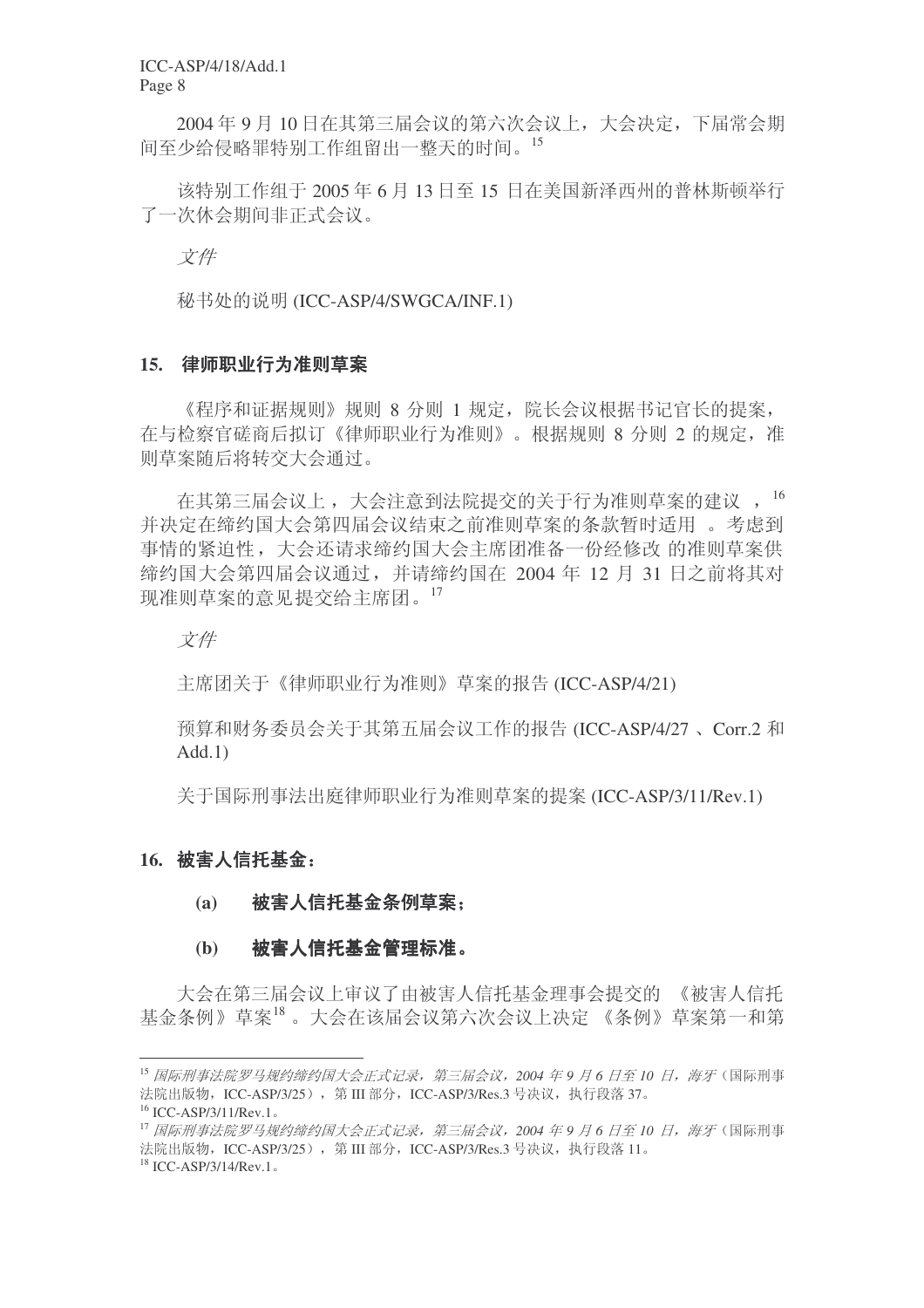二部分暂时适用, 并确认《条例》草案第三部分将是进一步开展工作 的参 考。<sup>19</sup>大会要求主席团通过适当的机制和与缔约国及理事会的磋商, 进一步审 议由理事会准备的《条例》草案,并根据《罗马规约》第79条第3款确定信托 基金的管理标准,以便缔约国大会第四届会议通过。此外,大会还邀请缔约国 就此提出他们的意见20。另外,大会还要求预算和财务委员会审议《条例》草 案并就此向主席团报告。<sup>21</sup> 后来委员会在其第四届会议上决定与大会主席团纽 约工作小组协商, 以确定委员会如何才能通过其成员在休会期间的非正式沟通 对审议工作做出贡献以便在委员会第五届会议之前向主席团报告 。22 然而,由 于在委员会第五届会议之 前主席团尚未最终完成将要提交给大会的关于 《条 例》草案的报告, 委员会决定与主席团磋商, 以便确定在大会第四届会议之前 委员会如何才能对审议做出贡献, 如果可能将在闭会期间通过成员之间的非正 式沟通讲行磋商。23

文件

向缔约国大会提交的关于被害人信托基金理事会 2004年7月16日至 2005 年 8 月 15 日的活动和项目的报告 (ICC-ASP/4/12 和 Corr.1)

主席团关于《被害人信托基金条例》草案的报告 (ICC-ASP/4/…)

向缔约国大会提交的关于被害人信托基金理事会 2003-2004 年活动和项目 的报告 (ICC-ASP/3/14/Rev.1)

# 17. 法官养恤金计划对预算的长期影响

大会在第三届会议第六次会议上通过了法官的服务条件和待遇, 包括法官 旅行和生活津贴管理条例和法官养 恤金计划管理条例。 大会还要求预算和财务 委员会审议法官养恤金计划给预算带来的长期 影响,并就此向缔约国大会第四 届会议做出报告, 以便确保可以安排适当的预算款项。<sup>24</sup>

委员会在其第四届会议上指出, 需要更多的信息来说明满足法官养恤金计 划管理条例对预算的要求的现有备 选方案, 因此, 要求法院对各项备选方案做 出评估,并向委员会提交一份报告供其在第五届会议上审议。25

<sup>&</sup>lt;sup>19</sup> 国际刑事法院罗马规约缔约国大会正式记录, 第三届会议, 2004 年9月6日至10日, 海牙(国际刑事 法院出版物, ICC-ASP/3/25), 第 III 部分, ICC-ASP/3/Res.7 号决议, 执行段落 5。

 $^{20}$ 同上, 第 III 部分, ICC-ASP/3/Res.7 号决议, 执行段落 6。

 $21$  同上, 执行段落 8。

 $^{22}$ 预算和财务委员会关于其第四届会议工作的报告 (ICC-ASP/4/2), 第 21 段。

 $^{23}$  预算和财务委员会关于其第五届会议工作的报告 (ICC-ASP/4/27、Corr.2 和 Add.1), 第 110 段。

<sup>&</sup>lt;sup>24</sup> 国际刑事法院罗马规约缔约国大会正式记录,第三届会议, 2004年9月6至10日,海牙(国际刑事法 院出版物, ICC-ASP/3/25), 第 III 部分, ICC-ASP/3/Res.3 号第 22 段和第 25 段。

 $^{25}$  预算和财务委员会关于其第四届会议工作的报告 (ICC-ASP/4/2), 第 24 段。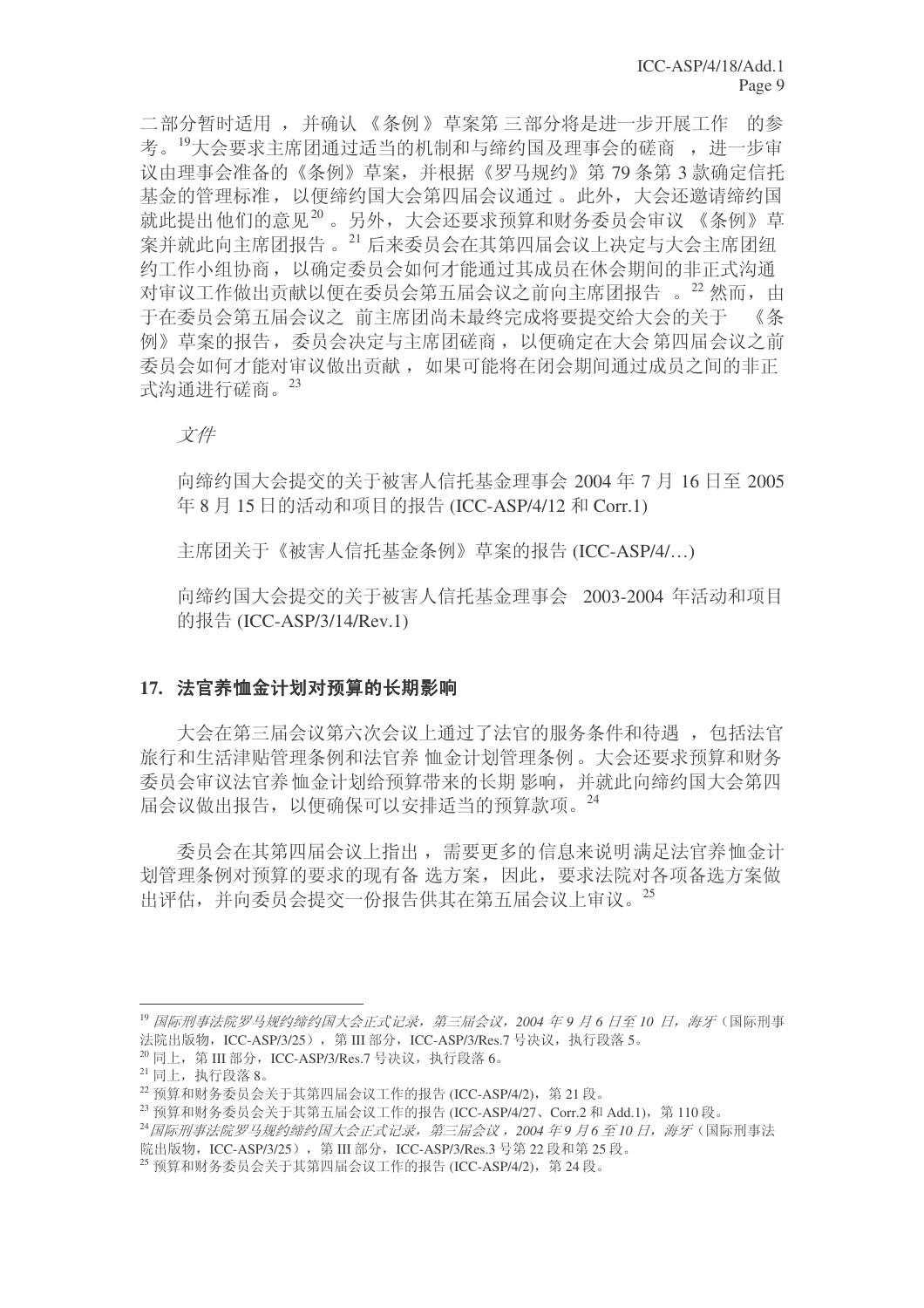文件

关于养恤金计划管理条例对预算的长期影响的报告 (ICC-ASP/4/26)

预算和财务委员会关于其第五届会议工作的报告 (ICC-ASP/4/27、Corr.2 和 Add.1)

**国际刑事法院罗马规约缔约国大会正式记录, 第三届会议, 2004 年 9 月 6** 日至 10 日, 海牙, 第 III 部分, ICC-ASP/3/Res.3 号决议

关于法官和选任官员服务条件和待遇的建议 (ICC-ASP/3/12, 附件 I)

#### 18. 检察官和副检察官的服务条件和待遇

《罗马规约》第49 条规定, 法官、检察官、副检察官、书记官长和副书记 官长领取缔约国大会所确定的薪金、津贴和费用。

大会在第三届会议上注意到了关于检察官和副检察官服务条件和待遇的建 议, 要求预算和财务委员会审议这一建议以及任何其他的适当选择, 并就此向 缔约国大会第四届会议报告。26

文件

根据 ICC-ASP/3/Res.3 号决议提交的关于检察官和副检察官的服务条件和待 遇的报告 (ICC-ASP/4/11)

预算和财务委员会关于其第五届会议工作的报告 (ICC-ASP/4/27、Corr.2 和  $Add.1)$ 

**国际刑事法院罗马规约缔约国大会正式记录, 第三届会议, 2004 年 9 月 6** 日至10 日, 海牙, 第 III 部分, ICC-ASP/3/Res.3 号决议

关于法官和选任官员服务条件和待遇的建议 (ICC-ASP/3/12, 附件 II)

# 19. 关于使用无偿人员的准则草案

根据《罗马规约》第44条第4款, 应依照缔约国大会制定的准则任用无偿 人员。

文件

关于国际刑事法院选择和使用无偿人员的准则草案的报告 (ICC-ASP/4/15)

<sup>&</sup>lt;sup>26</sup> 国际刑事法院罗马规约缔约国大会正式记录, 第三届会议, 2004 年9 月6 至10 日, 海牙 (国际刑事法 院出版物, ICC-ASP/3/25), 第 III 部分, ICC-ASP/3/Res.3 号决议, 执行段落 26。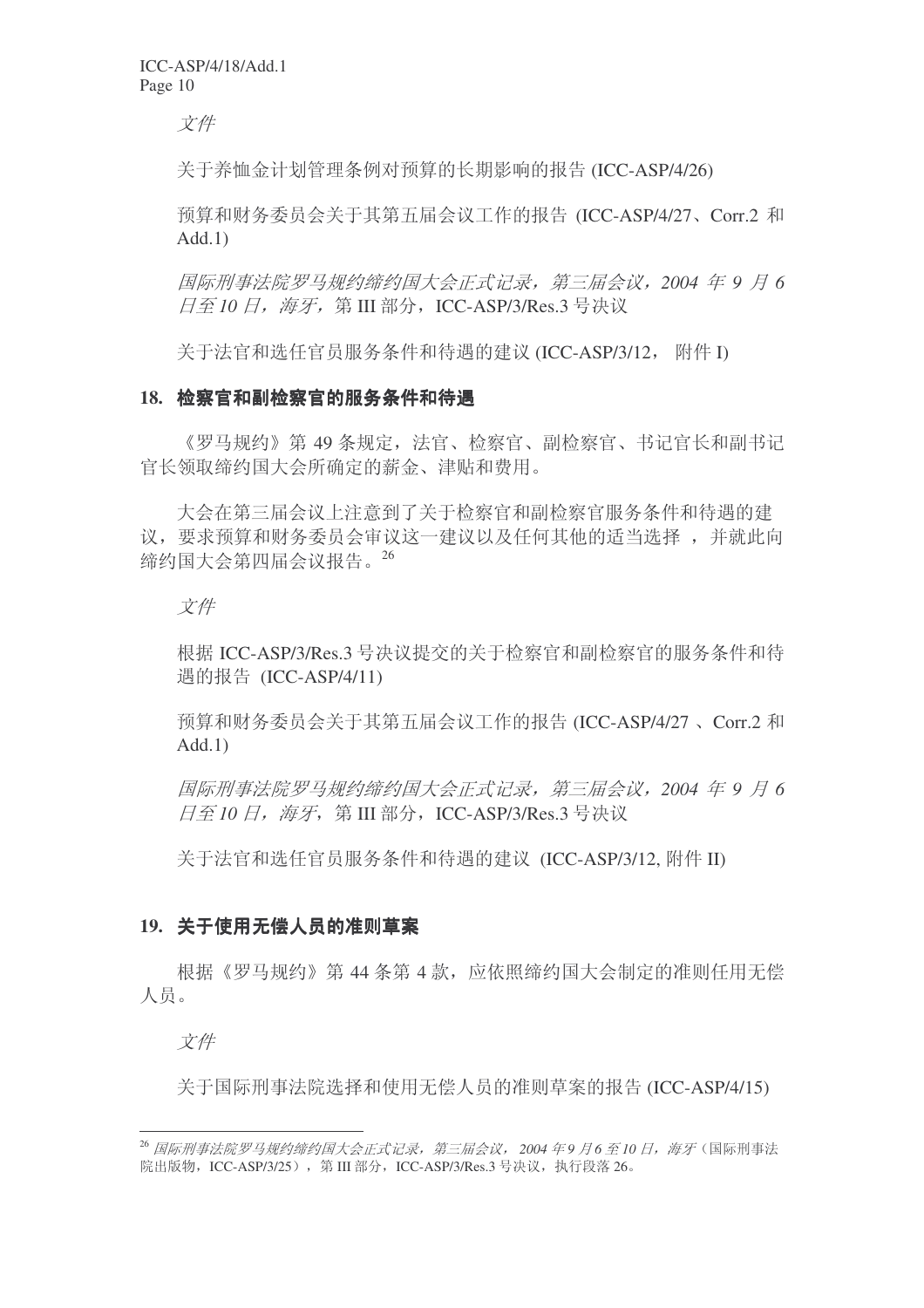预算和财务委员会关于其第五届会议工作的报告 (ICC-ASP/4/27、Corr.2 Add.1˅

#### 20. 国际刑事法院驻纽约联络办事处

大会在第二届会议上建议法院考虑在联合国总部设立一个 法院各部门共用 的小型代表机关是否有必要和可行,并请书记官长就这一问题,包括所涉及的 预算问题向缔约国大会提交报告。27

大会在第四届会议上决定,根据主席团对一份选择方案文件的研究进一步 审议法院有关机关与纽约的对话人之间直接联系的可能性。28

立件

主席团关于建立驻纽约联络办事处选择方案的文件 (ICC-ASP/4/6)

预算和财务委员会关于其第五届会议工作的报告 (ICC-ASP/4/27、Corr.2 和 Add.1)

成立国际刑事法院和缔约国大会秘书处驻纽约联络办事处 一依照 ICC-ASP/2/Res.7 号决议第 11 段提交的报告 (ICC-ASP/3/6)

# 21. 永久办公楼

大会在第三届会议上同意预算和财务委员会关于考虑建 造法院专用永久办 公楼的必要性的建议。大会还同意委员会关于要求法院分析继续使用现有办公 楼的成本和效益以便帮助大会考虑各种备选方案。29

委员会在其第四届会议上建议法院拟定一份报告,,通过委员会提交给大 会, 说明这三种备洗宁案中每一种备洗方案可能的估算成本的范围, 其中应包 括维护和能耗费用,时间跨度是从 2012 年起的 25 年,同时应列出每一种备选 方案的净现值。30 委员会还要求法院在委员会第五届会议上提供关于法院预估 人员配置组成的更多详细资料。31 另外,委员会还建议法院拟定一份报告,介 绍其他主要国际组织, 包括有可比性的国际司法机构为新建办公楼 所使用的供 资方法。委员会请法院也考虑一些有创意的供资方案, 例如是否有可能邀请缔

<sup>29</sup> 同上, 第 II 部分 A.2, 第 24 段和第 II 部分 A.8(b), 第 101 段和 102 段。

<sup>&</sup>lt;sup>27</sup> 国际刑事法院罗马规约缔约国大会, 第二届会议, 2003 年9 月 8 日至 12 日, 纽约(联合国出版物, 销 售编号 C.03.V.13), 第 IV 部分, ICC-ASP/2/Res.7 号决议, 执行段落 11。

<sup>&</sup>lt;sup>28</sup> 国际刑事法院罗马规约缔约国大会正式记录, 第三届会议, 2004 年9 月 6 至 10 日, 海牙 (国际刑事法 院出版物, ICC-ASP/3/25), 第 II 部分 A.3, 第 25 段和第 I 部分 B.13(f), 第 49 段。

 $30$  预算和财务委员会关于其第四届会议工作的报告 (ICC-ASP/4/2), 第31 段。

<sup>31</sup> 同上, 第34段。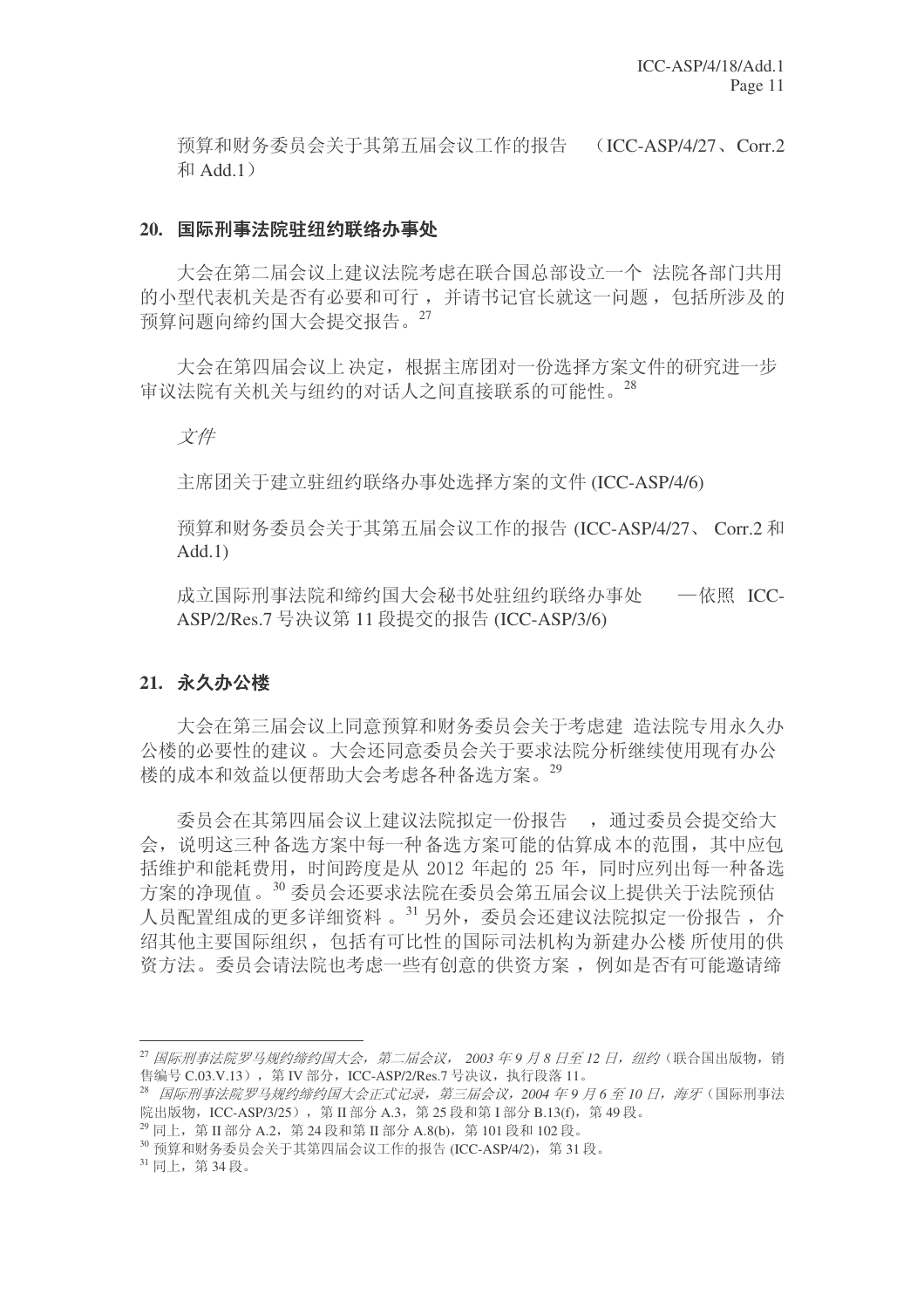ICC-ASP/4/18/Add.1 Page 12

约国考虑 为办公楼的建造提供一些单项捐赠 (例如捐赠某些审判厅或会议 室)。32 委员会在其第五届会议上决定将这些报告转交给大会。

文件

关于国际刑事法院未来永久办公楼的报告: 项目介绍 (ICC-ASP/4/22)

向缔约国大会提交的关于国际刑事法院未来永久办公楼的报告: 办公用房 备选方案 (ICC-ASP/4/1)

关于国际刑事法院未来永久办公楼的报告: 办公用房备选方案的财务比较 (ICC-ASP/4/23)

关于国际刑事法院未来永久办公楼的报告: 关于预估人员配置水平组成的 临时报告 (ICC-ASP/4/24)

关于国际刑事法院未来永久办公楼的报告: 其他国际组织为其办公用房使 用的供资方法 (ICC-ASP/4/25)

预算和财务委员会关于其第四届会议工作的报告 (ICC-ASP/4/2)

预算和财务委员会关于其第五届会议工作的报告 (ICC-ASP/4/27、Corr.2 和 Add.1)

# 22. 关于缔约国大会下届会议日期和地点的决定

根据《议事规则》第 5 条, 大会每届会议的开始日期和期限应该在大会前 次会议上决定。

# 23. 关于预算和财务委员会下届会议日期和地点的决定

根据 ICC-ASP/1/Res.4 号决议附件第 4 段, 委员会将在需要时举行会议, 而 日每年至少举行一次会议。委员会在其第五届会议上决定向大会建议,其第六 届会议于 2006 年 4 月 24 日至 26 日在海牙举行。鉴于关于其第五届会议工作的 报告第74段中谈到的考虑,委员会尚不能提出关于其第七届会议日期的建议。

文件

预算和财务委员会关于其第五届会议工作的报告 (ICC-ASP/4/27、Corr.2 和 Add.1)